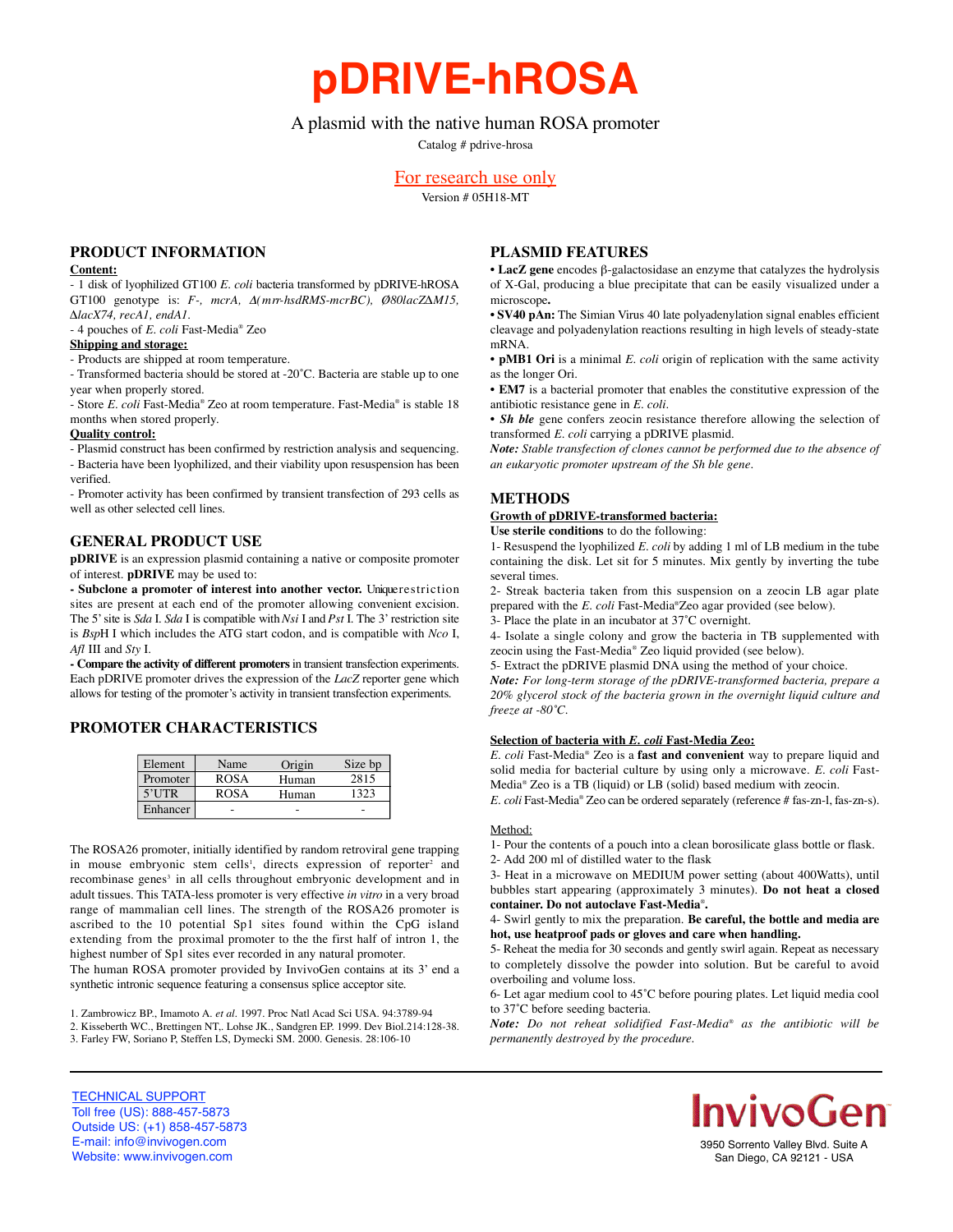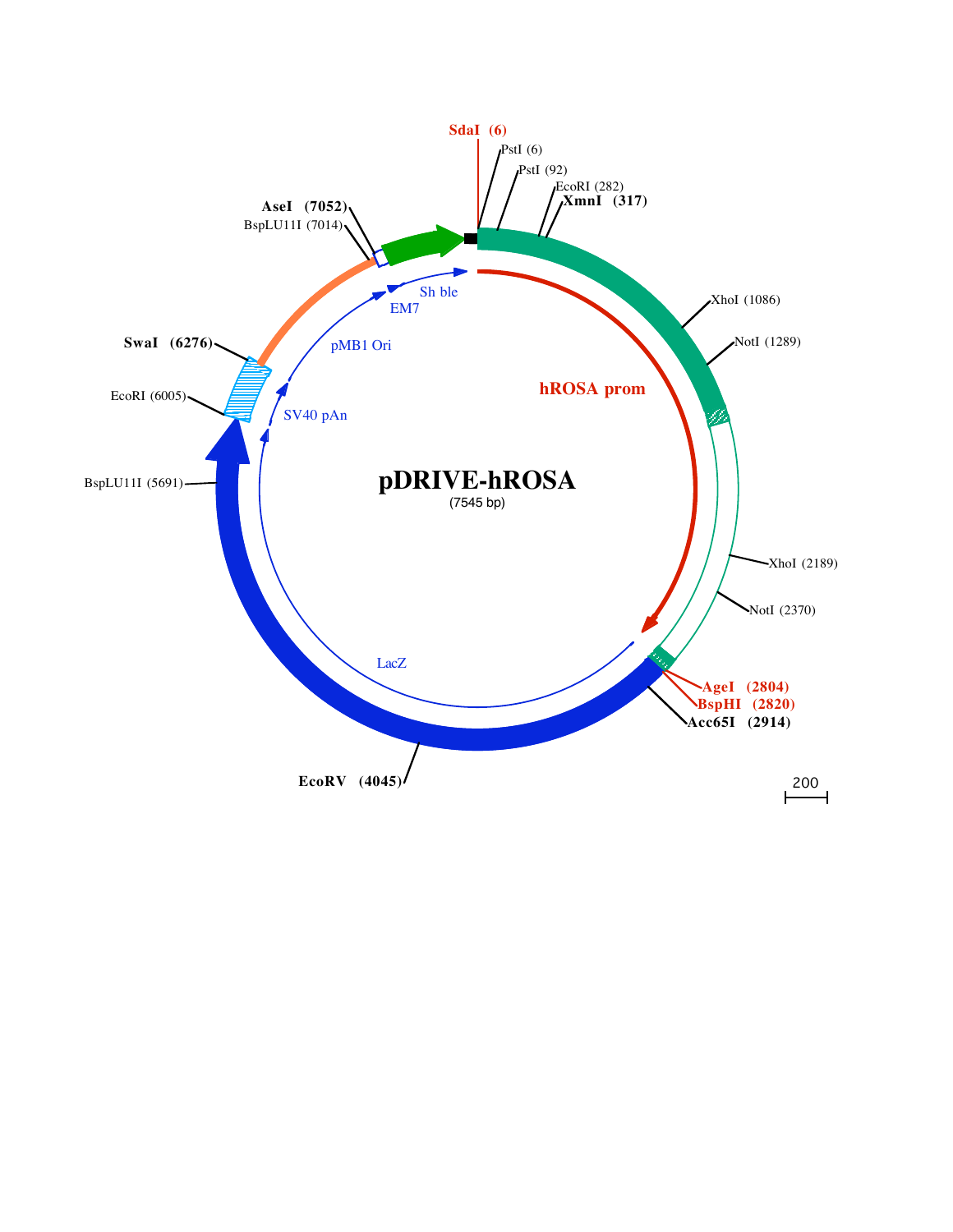| 1    | PstI $(6)$<br>SdaI (6)<br>PstI (92)<br>CCTGCAGGTGAATCATTGCACAAGTAACATGAGAAAGCAGAAAATGCAGGTCATACACGCACCCCTGACCCAGACCAGAGCTGACTGCAGCATCCAT                                                                                                                                                                                                                                                                                                                                                                                                                                                                                                                                                                                                                                                                     |
|------|--------------------------------------------------------------------------------------------------------------------------------------------------------------------------------------------------------------------------------------------------------------------------------------------------------------------------------------------------------------------------------------------------------------------------------------------------------------------------------------------------------------------------------------------------------------------------------------------------------------------------------------------------------------------------------------------------------------------------------------------------------------------------------------------------------------|
|      |                                                                                                                                                                                                                                                                                                                                                                                                                                                                                                                                                                                                                                                                                                                                                                                                              |
|      | EcoRI (282)<br>201 TCTCATGCGATTTACCTACTTGAACCAGGGCTCTTTCCTACACTCCTCTTCACATTCCCGACTTACACGCAGAGGGAAAGAGAATTCATAAAGGGAATAT                                                                                                                                                                                                                                                                                                                                                                                                                                                                                                                                                                                                                                                                                      |
| 301  | $XmnI$ (317)<br>TTTTCTGCCTTTGAAGATATTCTCACAAGATCGTTCTCCACGCCCAAGGCAAGTAAAACGACACAATCTGGCTCAACTCCAGGCTCGAACCCTACACATT                                                                                                                                                                                                                                                                                                                                                                                                                                                                                                                                                                                                                                                                                         |
|      | 401 CAACGAGGCTATCTCAGACACGCTGTGGCACACGCCACGGGGAGCCAGAAAACGTGTGGTGGGGGTGGCGAAGGTAATGCCTTTGGGAAGCAGCCATCTG                                                                                                                                                                                                                                                                                                                                                                                                                                                                                                                                                                                                                                                                                                     |
|      |                                                                                                                                                                                                                                                                                                                                                                                                                                                                                                                                                                                                                                                                                                                                                                                                              |
|      | 601 AGAACGGGGGTAGGGAGTGGGGGATCGGGGAGAGAAAAAAAGTATGCCTGTGTATTTCGAGCGGAGGGCAGCAAGAGGCCTGTCCTCATTGGAAAGGTAA                                                                                                                                                                                                                                                                                                                                                                                                                                                                                                                                                                                                                                                                                                     |
|      | 701 ACGTGGAGTAGGCAGTTCCCAGGAAAGGGGGTGAAGAGGCGTTGGGGGAGGGGAAGCGTCCTGACCCAGGAAAAACATGAAAGGGGGAGTTGGGTCGCCT                                                                                                                                                                                                                                                                                                                                                                                                                                                                                                                                                                                                                                                                                                     |
|      | 801 AGATTAGAGGGGGATCTCTCCCCTGGGAAAATGGGGTGTTGCAACGGTGTGTGCAAGGCGGCGAGGGGGGTGAGAAGTGGCAGCATCCTCCTAAGAGCT                                                                                                                                                                                                                                                                                                                                                                                                                                                                                                                                                                                                                                                                                                      |
|      |                                                                                                                                                                                                                                                                                                                                                                                                                                                                                                                                                                                                                                                                                                                                                                                                              |
| 1001 | XhoI (1086)<br>TTCTGTCGGACCCTTACCTTGTCCCAGGCGCTGCCGGGGCCTGGGCCCGGGCTGCGGCGCACGGCACTCCCGGGAGGCGGAGGCCGAGTTAGGCCCA                                                                                                                                                                                                                                                                                                                                                                                                                                                                                                                                                                                                                                                                                             |
| 1101 |                                                                                                                                                                                                                                                                                                                                                                                                                                                                                                                                                                                                                                                                                                                                                                                                              |
| 1201 | NotI (1289)                                                                                                                                                                                                                                                                                                                                                                                                                                                                                                                                                                                                                                                                                                                                                                                                  |
|      |                                                                                                                                                                                                                                                                                                                                                                                                                                                                                                                                                                                                                                                                                                                                                                                                              |
| 1401 | CGGCGCCAGGGGCACCCGGGACACGCCCCCTCCCGCCGCCGCCATTGGCCTCTCCGCCCACCGCCCCGCACCCCATTGGCCCACTCGCCGCCAATCAGCGGA                                                                                                                                                                                                                                                                                                                                                                                                                                                                                                                                                                                                                                                                                                       |
|      | 1501 AGCCGCCGGGGCCGCCTAGAGAAGAGGCTGTGCTTCGGCGCTCCGGCTCCTCAGAGAGCCTCGGCTAGgtaggggagcggaactctggtgggaggggagg                                                                                                                                                                                                                                                                                                                                                                                                                                                                                                                                                                                                                                                                                                    |
| 1601 |                                                                                                                                                                                                                                                                                                                                                                                                                                                                                                                                                                                                                                                                                                                                                                                                              |
| 1701 |                                                                                                                                                                                                                                                                                                                                                                                                                                                                                                                                                                                                                                                                                                                                                                                                              |
|      | $1801$ agccattgctctcgcagagggaggagcgcttccggctagcctcttgtcgccgattggccgtttctcctcccgccgtgtgtgaaaacacaaatggcgtatt                                                                                                                                                                                                                                                                                                                                                                                                                                                                                                                                                                                                                                                                                                  |
|      |                                                                                                                                                                                                                                                                                                                                                                                                                                                                                                                                                                                                                                                                                                                                                                                                              |
|      | $2001$ tgtagagatg $\texttt{ctggggtgtgcggcggcccgccctcctgcggggggggggggggtcagtgggactctdggcgggggctcctcccacctcccctt$                                                                                                                                                                                                                                                                                                                                                                                                                                                                                                                                                                                                                                                                                              |
|      | XhoI (2189)<br>2101 ccttcgggggagtcggtttacccgccgcctgcttgtcttcgacacctgattggctgtcgaagctgtgggaccgggcccttgctactggctcgagtctcac                                                                                                                                                                                                                                                                                                                                                                                                                                                                                                                                                                                                                                                                                     |
|      |                                                                                                                                                                                                                                                                                                                                                                                                                                                                                                                                                                                                                                                                                                                                                                                                              |
|      | NotI (2370)                                                                                                                                                                                                                                                                                                                                                                                                                                                                                                                                                                                                                                                                                                                                                                                                  |
|      |                                                                                                                                                                                                                                                                                                                                                                                                                                                                                                                                                                                                                                                                                                                                                                                                              |
|      |                                                                                                                                                                                                                                                                                                                                                                                                                                                                                                                                                                                                                                                                                                                                                                                                              |
|      |                                                                                                                                                                                                                                                                                                                                                                                                                                                                                                                                                                                                                                                                                                                                                                                                              |
|      |                                                                                                                                                                                                                                                                                                                                                                                                                                                                                                                                                                                                                                                                                                                                                                                                              |
|      | AgeI $(2804)$<br><b>BspHI</b> (2820)<br>2801 AGAACCGGTAGGAGGGCCATCATGAGCGGTTCTCATCATCATCATCATCATGGTATGGCTAGCATGACTGGTGGACAGCAAATGGGTCGGGATCTGTACG<br>1 Met Ser GI y Ser His His His His His His His GI y Met AI a Ser Met Thr GI y GI y GI n GI n Met GI y Arg Asp Leu Tyr A                                                                                                                                                                                                                                                                                                                                                                                                                                                                                                                                 |
|      | $Acc65I$ (2914)<br>2901 ACGATGACGATAAGGTACCTAAGGATCAGCTTGGAGTTGATCCCGTCGTTTTACAACGTCGTGACTGGGAAAACCCTGGCGTTACCCAACTTAATCGCCT<br>27 spAspAspAspLysValProLysAspGInLeuGIyValAspProValValLeuGInArgArgAspTrpGIuAsnProGIyValThr GInLeuAsnArgLe<br>3001 TGCAGCACATCCCCCTTTCGCCAGCTGGCGTAATAGCGAAGAGGCCCGCACCGATCGCCCTTCCCAACAGTTGCGCAGCCTGAATGGCGAATGGCGCTTT<br>60 LuAl aAl aHisProProPheAl aSer TrpArgAsnSer GluGluAl aArgThrAspArgProSer GlnGlnLeuArgSer LeuAsnGlyGluTrpArgPhe<br>94 AlaTrpPheProAlaProGluAlaValProGluSerTrpLeuGluCysAspLeuProGluAlaAspThrValValValProSerAsnTrpGlnMetHisG<br>3201 GTTACGATGCGCCCATCTACACCAACGTAACCTATCCCATTACGGTCAATCCGCCGTTTGTTCCCACGGAGAATCCGACGGGTTGTTACTCGCTCACATT<br>127 UTvrAsnAlaProLleTvrThrAsnValThrTvrProLleThrVaLAsnProProPheVaLProThrGluAsnProThrGlyCvsTvrSerLeuThrPh |

TAATGTTGATGAAAGCTGGCTACAGGAAGGCCAGACGCGAATTATTTTTGATGGCGTTAACTCGGCGTTTCATCTGTGGTGCAACGGGCGCTGGGTCGGT l yTyrAspAl aP ro I l eTyrThrAsnVa l Thr TyrP ro I l eThr Va l AsnP roP roPheVa l P roThr Gl uAsnP roThr Gl yCysTyrSer LeuThr Ph eAsnVa l AspGl uSer T rpLeuGl nGl uGl yGl nThrArg I l e I l ePheAspGl yVa l AsnSer Al aPheHi s LeuT rpCysAsnGl yA rgT rpVa l Gl y 3301 127 160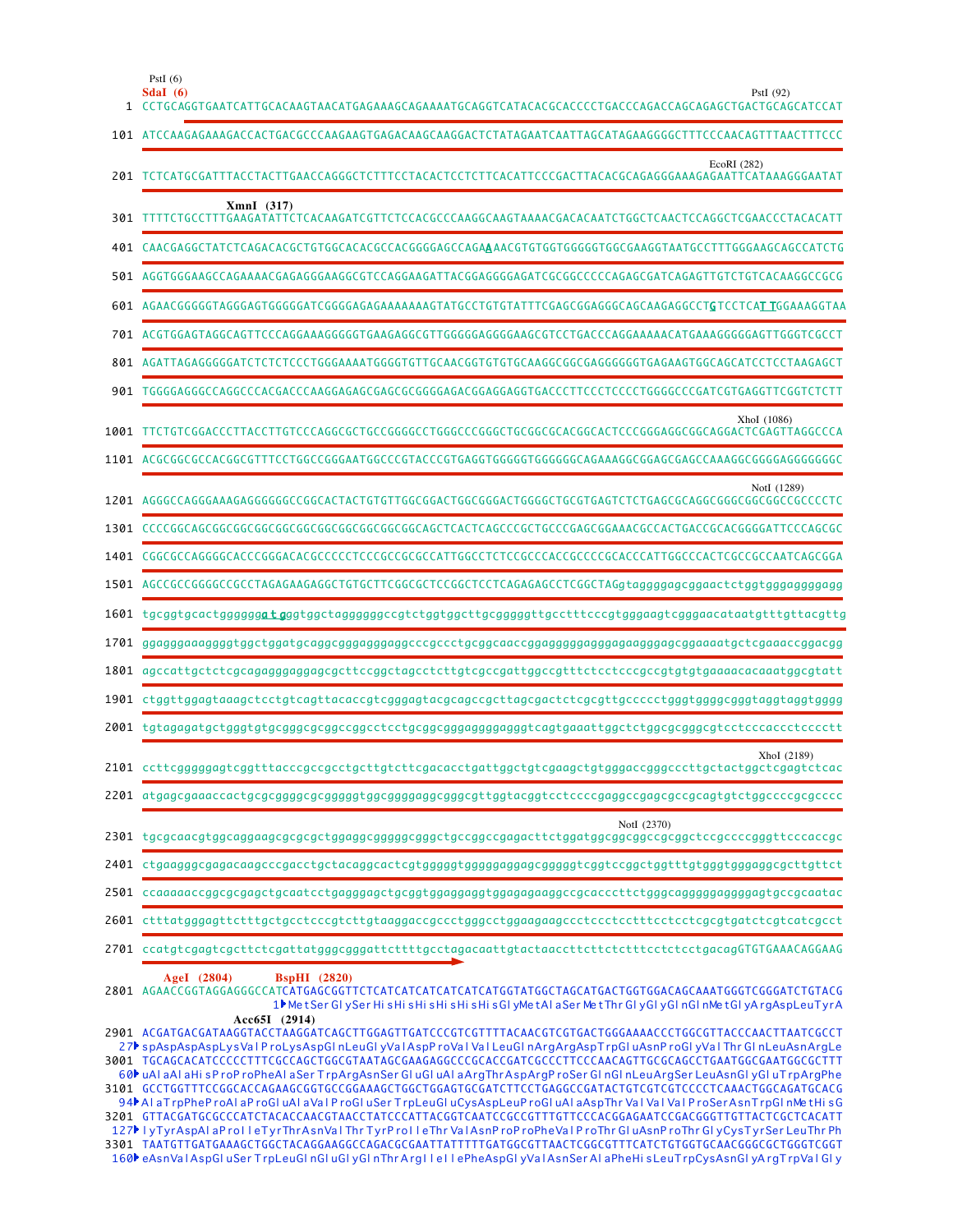3401 TACGGCCAGGACAGTCGTTTGCCGTCTGAATTTGACCTGAGCGCATTTTTACGCGCCGGAGAAAACCGCCTCGCGGTGATGGTGCTGCGTTGGAGTGACG 3501 GCAGTTATCTGGAAGATCAGGATATGTGGCGGATGAGCGGCATTTTCCGTGACGTCTCGTTGCTGCATAAACCGACTACACAAATCAGCGATTTCCATGT TGCCACTCGCTTTAATGATGATTTCAGCCGCGCTGTACTGGAGGCTGAAGTTCAGATGTGCGGCGAGTTGCGTGACTACCTACGGGTAACAGTTTCTTTA 3601 3701 TGGCAGGGTGAAACGCAGGTCGCCAGCGGCACCGCGCCTTTCGGCGGTGAAATTATCGATGAGCGTGGTGGTTATGCCGATCGCGTCACACTACGTCTGA 3801 ACGTCGAAAACCCGAAACTGTGGAGCGCCGAAATCCCGAATCTCTATCGTGCGGTGGTTGAACTGCACACCGCCGACGGCACGCTGATTGAAGCAGAAGC 3901 CTGCGATGTCGGTTTCCGCGAGGTGCGGATTGAAAATGGTCTGCTGCTGCTGAACGGCAAGCCGTTGCTGATTCGAGGCGTTAACCGTCACGAGCATCAT 194▶TyrGl yGl nAspSerArgLeuP roSer Gl uPheAspLeuSer Al aPheLeuArgAl aGl yGl uAsnArgLeuAl aVal MetVal LeuArgTrpSerAspG 227▶ IySer TyrLeuGl uAspGl nAspMetTrpArgMetSer Gl y I lePheArgAspVa I Ser LeuLeuHi sLysP roThr Thr Gl n I leSerAspPheHi s Va 260▶ I AI aThr ArgPheAsnAspAspPheSer ArgAI aVaI LeuGI uAI aGI uVaI GI nMetCysGI yGI uLeuArgAspTyrLeuArgVaI Thr VaI Ser Leu 294▶ TrpGl nGl yGl uThr Gl nVa l A l aSer Gl yThr AI aP roPheGl yGl yGl u I l e I l eAspGl uArgGl yGl yTyrAI aAspArgVa I Thr LeuArgLeuA 327▶ snVa l Gl uAsnP roLy sLeuT rpSer Al aGl u I leP roAsnLeuTyr ArgAl aVa l Va l Gl uLeuHi sThr Al aAspGl yThr Leu I l eGl uAl aGl uAl 360▶ aCysAspVaI GI yPheArgGl uVaIA rgI I eGI uAsnGl yLeuLeuLeuLeuAsnGl yLysP roLeuLeuI I eArgGl yVaIAsnArgHi sGl uHi sHi s

**EcoRV (4045)**

4001 CCTCTGCATGGTCAGGTCATGGATGAGCAGACGATGGTGCAGGATATCCTGCTGATGAAGCAGAACAACTTTAACGCCGTGCGCTGTTCGCATTATCCGA 4101 ACCATCCGCTGTGGTACACGCTGTGCGACCGCTACGGCCTGTATGTGGTGGATGAAGCCAATATTGAAACCCACGGCATGGTGCCAATGAATCGTCTGAC 4201 CGATGATCCGCGCTGGCTACCGGCGATGAGCGAACGCGTAACGCGAATGGTGCAGCGCGATCGTAATCACCCGAGTGTGATCATCTGGTCGCTGGGGAAT GAATCAGGCCACGGCGCTAATCACGACGCGCTGTATCGCTGGATCAAATCTGTCGATCCTTCCCGCCCGGTGCAGTATGAAGGCGGCGGAGCCGACACCA 4301 4401 CGGCCACCGATATTATTTGCCCGATGTACGCGCGCGTGGATGAAGACCAGCCCTTCCCGGCTGTGCCGAAATGGTCCATCAAAAAAATGGCTTTCGCTACC 4501 TGGAGAGACGCGCCCGCTGATCCTTTGCGAATACGCCCACGCGATGGGTAACAGTCTTGGCGGTTTCGCTAAATACTGGCAGGCGTTTCGTCAGTATCCC 4601 CGTTTACAGGGCGGCTTCGTCTGGGACTGGGTGGATCAGTCGCTGATTAAATATGATGAAAACGGCAACCCGTGGTCGGCTTACGGCGGTGATTTTGGCG ATACGCCGAACGATCGCCAGTTCTGTATGAACGGTCTGGTCTTTGCCGACCGCACGCCGCATCCAGCGCTGACGGAAGCAAAACACCAGCAGCAGTTTTT 4701 4801 CCAGTTCCGTTTATCCGGGCAAACCATCGAAGTGACCAGCGAATACCTGTTCCGTCATAGCGATAACGAGCTCCTGCACTGGATGGTGGCGCTGGATGGT AAGCCGCTGGCAAGCGGTGAAGTGCCTCTGGATGTCGCTCCACAAGGTAAACAGTTGATTGAACTGCCTGAACTACCGCAGCCGGAGAGCGCCGGGCAAC 4901 5001 TCTGGCTCACAGTACGCGTAGTGCAACCGAACGCGACCGCATGGTCAGAAGCCGGGCACATCAGCGCCTGGCAGCAGTGGCGTCTGGCGGAAAACCTCAG 5101 TGTGACGCTCCCCGCCGCGTCCCACGCCATCCCGCATCTGACCACCAGCGAAATGGATTTTTGCATCGAGCTGGGTAATAAGCGTTGGCAATTTAACCGC 5201 CAGTCAGGCTTTCTTTCACAGATGTGGATTGGCGATAAAAAACAACTGCTGACGCCGCTGCGCGATCAGTTCACCCGTGCACCGCTGGATAACGACATTG 5301 GCGTAAGTGAAGCGACCCGCATTGACCCTAACGCCTGGGTCGAACGCTGGAAGGCGGGGGCCATTACCAGGCCGAAGCAGCGTTGTTGCAGTGCACGGC AGATACACTTGCTGATGCGGTGCTGATTACGACCGCTCACGCGTGGCAGCATCAGGGGAAAACCTTATTTATCAGCCGGAAAACCTACCGGATTGATGGT 5401 AGTGGTCAAATGGCGATTACCGTTGATGTTGAAGTGGCGAGCGATACACCGCATCCGGCGCGGATTGGCCTGAACTGCCAGCTGGCGCAGGTAGCAGAGC 5501 5601 GGGTAAACTGGCTCGGATTAGGGCCGCAAGAAAACTATCCCGACCGCCTTACTGCCGCCTGTTTTGACCGCTGGGATCTGCCATTGTCAGACATGTATAC 5701 CCCGTACGTCTTCCCGAGCGAAAACGGTCTGCGCTGCGGGACGCGCGAATTGAATTATGGCCCACACCAGTGGCGCGGCGACTTCCAGTTCAACATCAGC 5801 CGCTACAGTCAACAGCAACTGATGGAAACCAGCCATCGCCATCTGCTGCACGCGGAAGAAGGCACATGGCTGAATATCGACGGTTTCCATATGGGGATTG 5901 GTGGCGACGACTCCTGGAGCCCGTCAGTATCGGCGGAATTACAGCTGAGCGCCGGTCGCTACCATTACCAGTTGGTCTGGTGTCAAAAATAATCATAGTCTAG TCGAGAATTCGCTAGCTCGACATGATAAGATACATTGATGAGTTTGGACAAACCACAACTAGAATGCAGTGAAAAAAATGCTTTATTTGTGAAATTTGTG 6001 ATGCTATTGCTTTATTTGTGAAATTTGTGATGCTATTGCTTTATTTGTAACCATTATAAGCTGCAATAAACAAGTTAACAACAACAATTGCATTCATTTT 6101 ATGTTTCAGGTTCAGGGGGAGGTGTGGGAGGTTTTTTAAAGCAAGTAAAACCTCTACAAATGTGGTAGATCCATTTAAATGTTAATTAACTAGCCATGAC 6201 CAAAATCCCTTAACGTGAGTTTTCGTTCCACTGAGCGTCAGACCCCGTAGAAAAGATCAAAGGATCTTCTTGAGATCCTTTTTTTCTGCGCGTAATCTGC 6301 TGCTTGCAAACAAAAAAACCACCGCTACCAGCGGTGGTTTGTTTGCCGGATCAAGAGCTACCAACTCTTTTTCCGAAGGTAACTGGCTTCAGCAGAGCGC AGATACCAAATACTGTTCTTCTAGTGTAGCCGTAGTTAGGCCACCACTTCAAGAACTCTGTAGCACCGCCTACATACCTCGCTCTGCTAATCCTGTTACC 6601 AGTGGCTGCTGCCAGTGGCGATAAGTCGTGTCTTACCGGGTTGGACTCAAGACGATAGTTACCGGATAAGGCGCAGCGGTCGGGCTGAACGGGGGGTTCG TGCACACAGCCCAGCTTGGAGCGAACGACCTACACCGAACTGAGATACCTACAGCGTGAGCT ATGAGAAAGCGCCACGCTTCCCGAAGGGAGAAAGGCGG ACAGGTATCCGGTAAGCGGCAGGGTCGGAACAGGAGAGCGCACGAGGGAGCTTCCAGGGGGAAACGCCTGGTATCTTTATAGTCCTGTCGGGTTTCGCCA 394▶ P roLeuHi sGl yGl nVa l Me tAspGl uGl nThr Me tVa l Gl nAsp I l eLeuLeuMe tLysGl nAsnAsnPheAsnAl aVa l A rgCysSer Hi sTyrP roA 427▶ snHi sP roLeuTrpTyrThr LeuCysAspArgTyrGl yLeuTyrVal ValAspGl uAl aAsn I l eGl uThr Hi sGl yMetVal P roMetAsnArgLeuTh 460▶rAspAspProArgTrpLeuProAl aMetSer GluArgValThrArgMetValGlnArgAspArgAsnHisProSer ValllelleTrpSer LeuGlyAsn 494▶ Gl uSer Gl yHi sGl yAl aAsnHi sAspAl aLeuTyrArgTrp I leLysSer ValAspP roSerArgP roVal Gl nTyrGl uGl yGl yGl yAl aAspThr T 527▶ hr Al aThrAsp I l e I l eCysP roMe tTyrAl aArgVal AspGl uAspGl nP roPheP roAl aVal P roLy sTrpSer I l eLy sLysTrpLeuSer LeuP r 560▶ oGl yGl uThr ArgP roLeu I l eLeuCysGl uTyrAl aHi sAl aMetGl yAsnSer LeuGl yGl yPheAl aLysTyrTrpGl nAl aPheArgGl nTyrP ro 594▶A rgLeuGI nGI yGI yPheVaI TrpAspTrpVaIAspGI nSer LeuI I eLysTyrAspGI uAsnGI yAsnP roTrpSer AI aTyrGI yGI yAspPheGI yA 627▶ spThr P roAsnAspArgGl nPheCysMe tAsnGl yLeuVaI PheAI aAspArgThr P roHi sP roAI aLeuThr GI uAI aLysHi sGI nGI nGI nPhePh 660▶eGInPheArgLeuSer GI yGInThr I l eGI uVaI Thr Ser GI uTyrLeuPheArgHi s SerAspAsnGI uLeuLeuHi sTrpMetVaIAI aLeuAspGI y 694▶ LysP roLeuAI aSer GI yGI uVaI P roLeuAspVaIAI aP roGI nGI yLysGI nLeuI I eGI uLeuP roGI uLeuP roGI nP roGI uSer AI aGI yGI nL 727▶ euTrpLeuThr Va l A rgVa l Va l Gl nP roAsnAl aThr Al aTrpSer Gl uAl aGl yHi s l l eSer Al aTrpGl nGl nTrpArgLeuAl aGl uAsnLeuSe 760▶r VaI Thr LeuP roAI aAI aSer Hi sAI a I I eP roHi sLeuThr Thr Ser GI uMetAspPheCys I I eGI uLeuGI yAsnLysArgT rpGI nPheAsnArg 794▶ GI nSer GI yPheLeuSer GI nMe tTrp I I eGI yAspLysLysGI nLeuLeuThr P roLeuArgAspGI nPheThr ArgAI aP roLeuAspAsnAsp I I eG 827▶ I yVa I Ser GI uAI aThr Arg I I eAspP roAsnAI aTrpVaI GI uArgT rpLysAI aAI aGI yHi sTyrGI nAI aGI uAI aAI aLeuLeuGI nCysThr AI 860▶ aAspThr LeuAl aAspAl aVal Leu I l eThr Thr Al aHi sAl aT rpGl nHi sGl nGl yLysThr LeuPhe I l eSer ArgLysThr TyrArg I l eAspGl y 894▶ Ser Gl yGl nMe tAl a I l eThr Val AspVal Gl uVal Al aSerAspThr P roHi sP roAl aArg I l eGl yLeuAsnCysGl nLeuAl aGl nVal Al aGl uA 927▶rgValAsnTrpLeuGlyLeuGlyProGlnGluAsnTyrProAspArgLeuThrAlaAlaCysPheAspArgTrpAspLeuProLeuSerAspMetTyrTh 960▶r P roTyrVal PheP roSer Gl uAsnGl yLeuArgCysGl yThr ArgGl uLeuAsnTyrGl yProHi sGl nTrpArgGl yAspPheGl nPheAsn I l eSer 994▶A rgTyrSer GInGInGInLeuMetGIuThr Ser HisArgHisLeuLeuHisAIaGIuGIuGIyThr TrpLeuAsn IIeAspGIyPheHis MetGIyIIeG 1027▶ I yGI yAspAspSer TrpSer P roSer Va I Ser AI aGI uLeuGI nLeuSer AI aGI yA rgTyrHi sTyrGI nLeuVaI TrpCysGI nLys••• BspLU11I (5691) EcoRI (6005) **SwaI (6276)** 6401 6501 6701 6801

CCTCTGACTTGAGCGTCGATTTTTGTGATGCTCGTCAGGGGGGCGGAGCCTATGGAAAAACGCCAGCAACGCGGCCTTTTTACGGTTCCTGGCCTTTTGC 6901